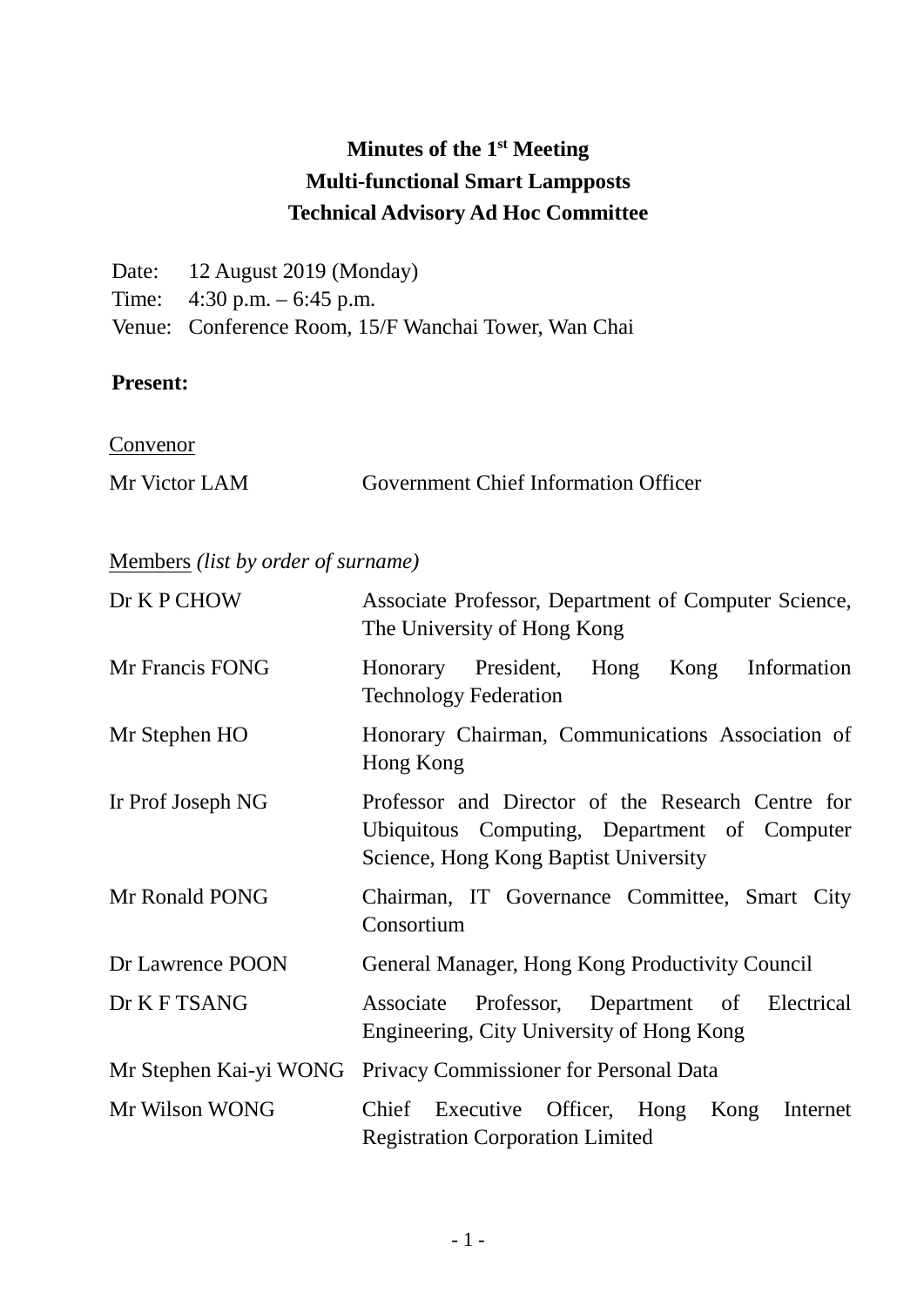OGCIO Representatives

| Mr Tony WONG                | Government Chief Information<br>Officer<br>Assistant<br>(Industry Development) [AGCIO(ID)]                  |  |  |  |
|-----------------------------|-------------------------------------------------------------------------------------------------------------|--|--|--|
| Mr Jason PUN                | <b>Assistant Government Chief Information Officer (Cyber</b><br>Security and Digital Identity) [AGCIO(CSD)] |  |  |  |
| In Attendance               |                                                                                                             |  |  |  |
| Ms Clara WONG               | Assistant Legal Counsel, Office of the Privacy<br><b>Commissioner for Personal Data</b>                     |  |  |  |
| Mr Alan LO                  | Principal Assistant Secretary for Innovation<br>and<br>Technology (4), ITB                                  |  |  |  |
| Mr Nelson IP                | Chief Engineer / Lighting, HyD                                                                              |  |  |  |
| Mr Rex TONG                 | Chief Systems Manager (Smart City), OGCIO                                                                   |  |  |  |
| Mr Tony KM WONG             | Chief Systems Manager (Security), OGCIO                                                                     |  |  |  |
| Ms Sue KO                   | Systems Manager (Security)13, OGCIO                                                                         |  |  |  |
| <u>Secretary</u>            |                                                                                                             |  |  |  |
| Ms Peggy POON               | Senior Systems Manager (Smart City)2 Ag., OGCIO                                                             |  |  |  |
| <b>Absent with apology:</b> |                                                                                                             |  |  |  |
| Mr Vincent CHAN             | Partner, Ernest & Young Advisory Services Limited                                                           |  |  |  |

#### **Discussion:**

### **Membership, Terms of Reference and High-level Work Plan**

Convenor welcomed Members to the Technical Advisory Ad Hoc Committee and briefed Members on the composition of the Committee. Convenor advised Members to observe relevant guidelines on declaration of interests by members of public councils, boards and committees.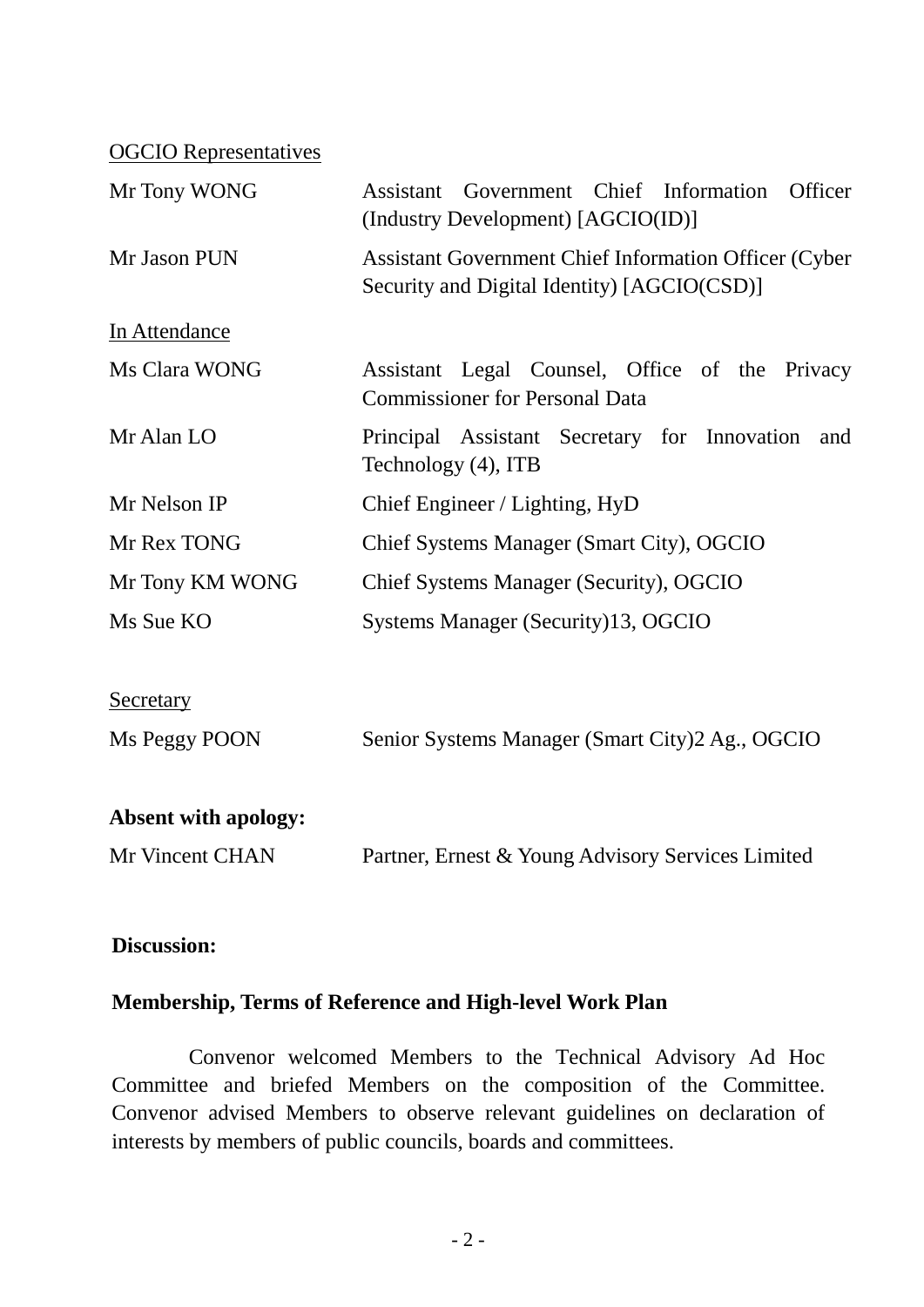2. For transparency of the work of the Committee, Convenor informed Members that meeting papers and minutes would be uploaded to the "Multifunctional Smart Lampposts Pilot Scheme" thematic webpage on the OGCIO website for public access.

3. The Meeting endorsed the proposed terms of reference. Members further discussed and agreed on the high-level work plan covering meeting schedule, tentative tasks and expected deliverables for the subsequent meetings.

# **Background of the Multi-functional Smart Lampposts Pilot Scheme, Personal Privacy and Information Security Measures**

4. AGCIO(ID) briefed Members on the background of the Multi-functional Smart Lampposts Pilot Scheme, including objectives, implementation schedule, consultations conducted, functions of smart devices, security measures and the latest public concerns on privacy protection. He also provided summaries of the privacy impact assessment conducted and the consultation with the Privacy Commissioner for Personal Data for the purpose of strengthening personal data and privacy protection. In view of the public concern over some of the applications which touched on privacy, some functions of the lampposts were not activated at this stage, which included the monitoring of illegal dumping with the aid of cameras located near black spots by the Environmental Protection Department, the assessment of road use by different types of vehicles enabled by Bluetooth traffic detectors and cameras collecting car plate numbers by the Transport Department.

#### **Security Assessments and Reviews Conducted by Independent Third Parties**

5. AGCIO(CSD) briefed Members on the several independent security assessments for the smart lampposts. Three security assessments were performed by different independent consultants from May to June 2019: (i) security risk assessment and audit on the hardware and software components; (ii) penetration tests on wireless services; and (iii) holistic security assessment on the integrated system and processes. According to the consultants, overall there were no high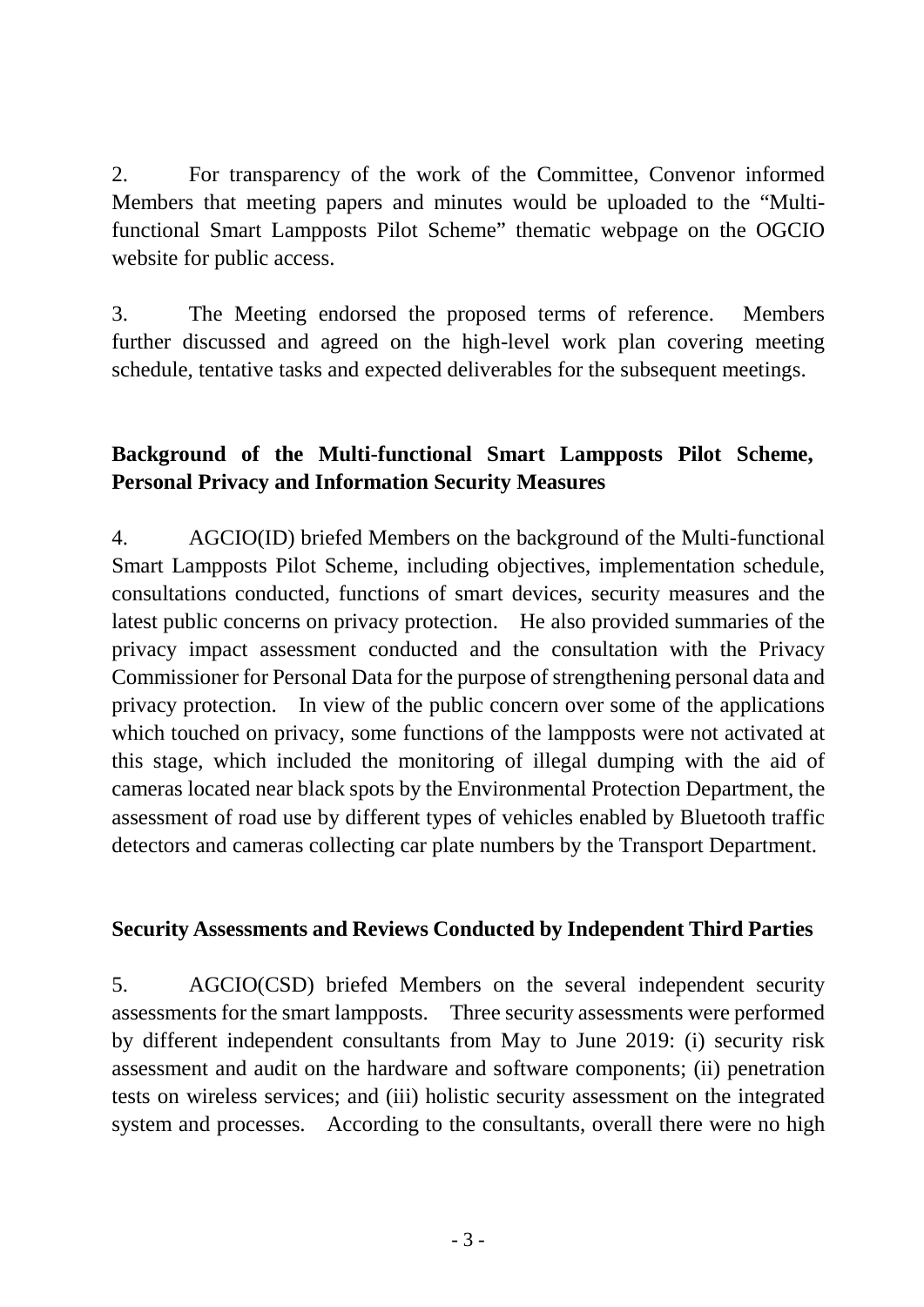risk or major issues identified and system launch could proceed as planned in late June 2019. Most of the low risk issues had also been addressed before system launch, with only a few areas of improvement to be implemented in the coming few months.

### **Views/Comments from Members**

6. Members noted the comprehensive measures on privacy protection and related information security put in place for the smart lampposts. After deliberation, Members suggested for the Government's consideration the following measures to further enhance privacy protection and better address public concerns:

- study the feasibility of adopting other new technologies (e.g. using radar and LiDAR technologies, instead of camera, to detect vehicle type and travel speed) to mitigate privacy concern;
- use edge computing on the lampposts to filter out personal identifiable information before sending the data collected through the lampposts to government departments;
- engage credible experts or organisations to perform assessment and audit on data flow control to ensure, among others, no data being sent to unintended third parties;
- select suitable lamppost locations for individual devices and applications (e.g. select lampposts at remote areas or on less pedestrian-busy streets to install cameras for detecting illegal dumping of construction wastes);
- let the public know the kinds of data being collected by the smart lampposts, and enhance visibility and public awareness (e.g. through city dashboard and/or mobile app);